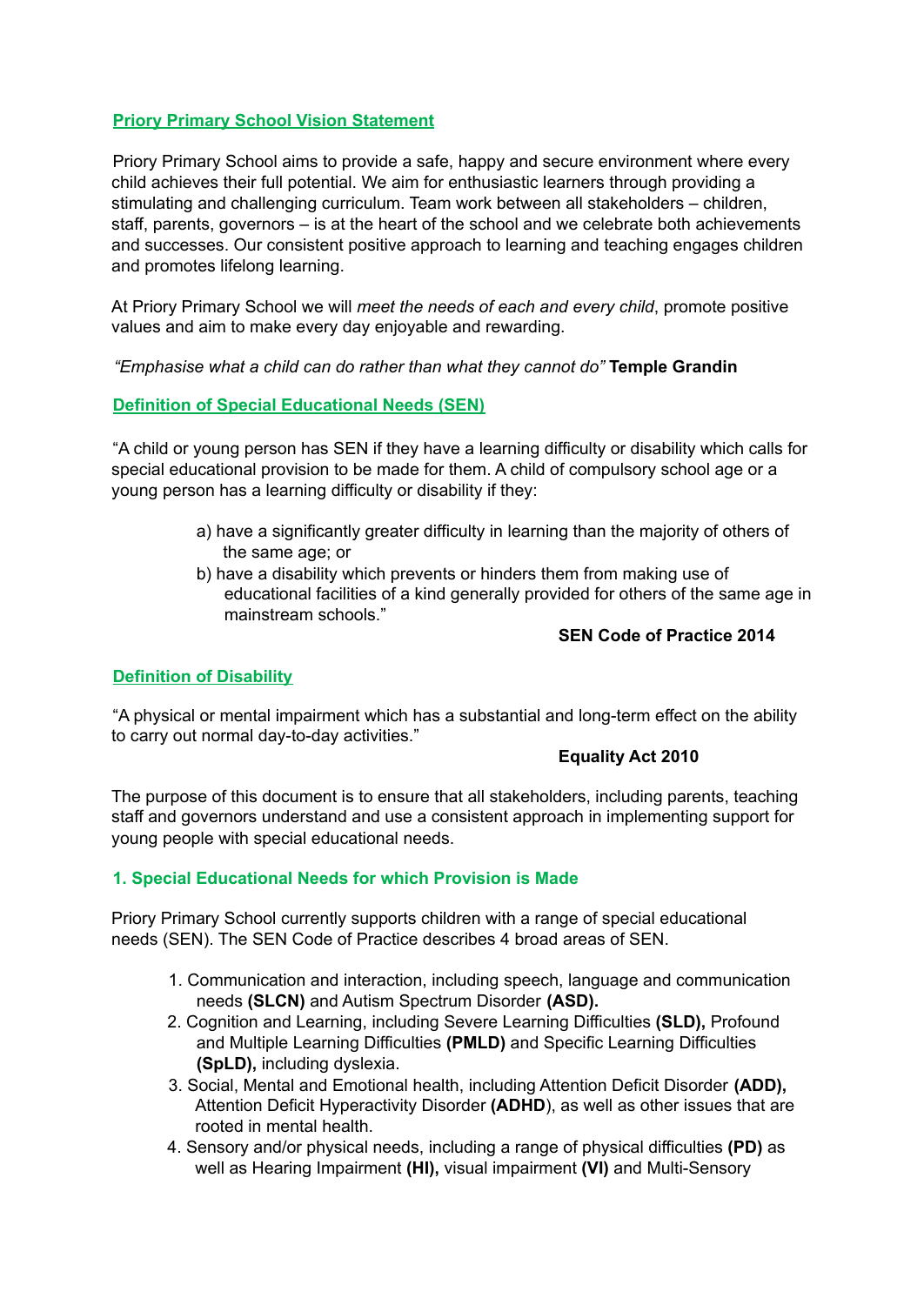Impairment **(MSI).**

Priory Primary School has a wealth of experience in supporting children with a range of SEN and we are continually investing time in training our staff to support all children, ensuring that we meet their individual needs appropriately.

## **2. Policies for the identification and assessment of pupils with SEN**

Assessments and the identification process will include:

a) any assessments made on entry to the school or during the school year. These tests may include reading tests, standardisation testing, CAT testing or EYFS assessment.

- b) any targeted assessments done for pupils with suspected SEN on entry to the school.
- c) details of any referral process whereby teachers are encouraged to raise concerns with the SENCo regarding the performance of any pupil they suspect to have SEN once the teacher has delivered the personalised learning in class.
- d) Pupils who do not make expected progress following in class intervention and support from the SENCo may then be further assessed by external agencies such as the Educational Psychologist, IPASS, Northcott Outreach or the Speech and Language Therapy Services.

## **3. Policies for making provision for pupils with SEN**

The policies outlined in this section apply to all pupils with SEN whether or not they have **EHC** plans.

- a) The school closely monitors the progress of all pupils, including those with special educational needs. The effectiveness of the provision for these pupils is evaluated by ensuring that they make adequate progress. This will be reviewed termly by class teachers in collaboration with parents, the SENCo and the pupils themselves.
- b) Pupils who are receiving support that is additional to and of a different nature to that received by their peers will be assessed on a termly basis in all curriculum areas, in line with the whole school policy of termly assessment
- c) The approach to teaching pupils with SEN varies depending upon the needs of the individual child. Quality first teaching is essential and this will be delivered by the class teacher. Some additional support may be required and at Priory Primary School, some of the intervention programmes used are:
	- Lego Therapy
	- Speech and Language intervention
	- ELSA
	- Advotalk
	- Read, Write Inc 1:1
	- Fresh Start
	- Maths pre-learning
	- Maths basic skills

• Fine and Gross intervention groups (supporting physical development) Other interventions include:

- In class support with a teaching assistant.
- Small group withdrawal to support in class maths or English learning.
- 1:1 withdrawal to give targeted support in a specific area of need.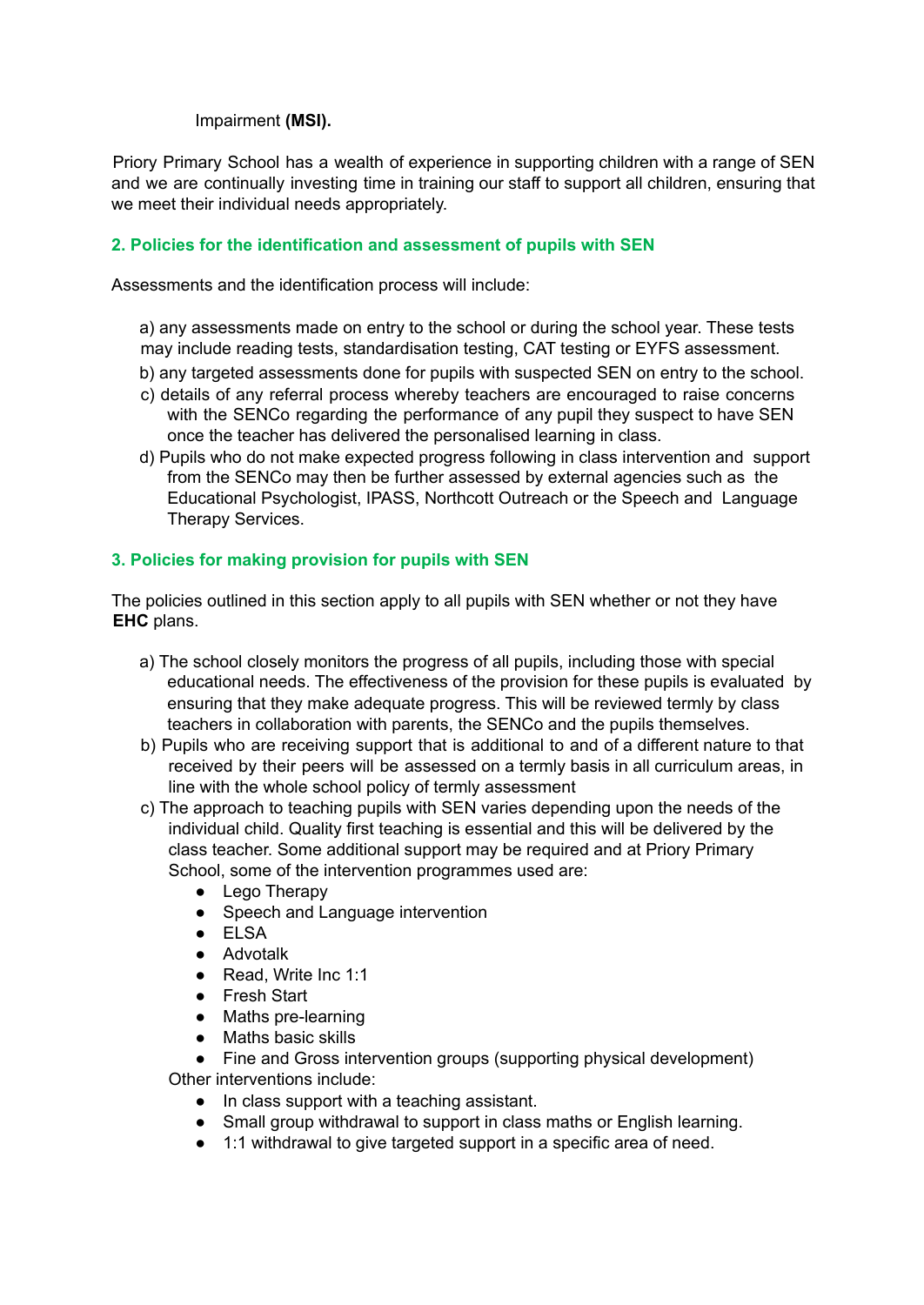- d) Lunch time provision is offered covering a variety of activities for pupils which supports children who find unstructured time difficult to manage. For some pupils it may be necessary to provide extra supervision during the lunchtime period. A variety of lunchtime clubs are provided, including a Chat and Chill group, and these are fully inclusive.
- e) Additional support is provided for pupils requiring emotional and social development in the form of social groups and a pastoral system which operates for all children including children with SEN. Further support groups and sessions are allocated as required.

## **4. Contact details for the SEN Co-ordinator**

SENDCo Name: Kirsty Jones

Contact Number: 01482 509631

Email: [jonesk@thrivetrust.uk](mailto:jonesk@thrivetrust.uk)

#### **5. Expertise and training of staff in relation to children and young people with special educational needs**

The SENCo will soon be undertaking the statutory National SENCO qualification.

Teachers, teaching assistants and other staff have a rigorous and ongoing CPD programme.

Training is undertaken regularly from support agencies and where necessary outreach support is sought.

#### **6. Equipment and facilities to support children and young people with special educational needs.**

All equipment needs will be assessed on an individual basis. Depending on the nature of the need, funding may be provided by the school or requested from other appropriate agencies. These agencies may include IPASS, who can provide specialist equipment for physical, visual, and hearing needs.

#### **7. Arrangements for consulting parents of children with SEN about the education of their child.**

Parents and carers are involved at each stage of the assess, plan, do and review process. Parents and carers are invited to discuss the needs of their child with the class teacher and the SENDCo in the first instance. This allows for parents to share knowledge and information about their child and to engage in a positive discussion from which future actions will be agreed to ensure the needs of the child are met. Parents and carers have a very active and important role in the planning and decision making with regards to their child's provision. We work in close partnership, ensuring that parents and carers are kept informed of progress, attainment and outcomes. This happens in a number of ways such as: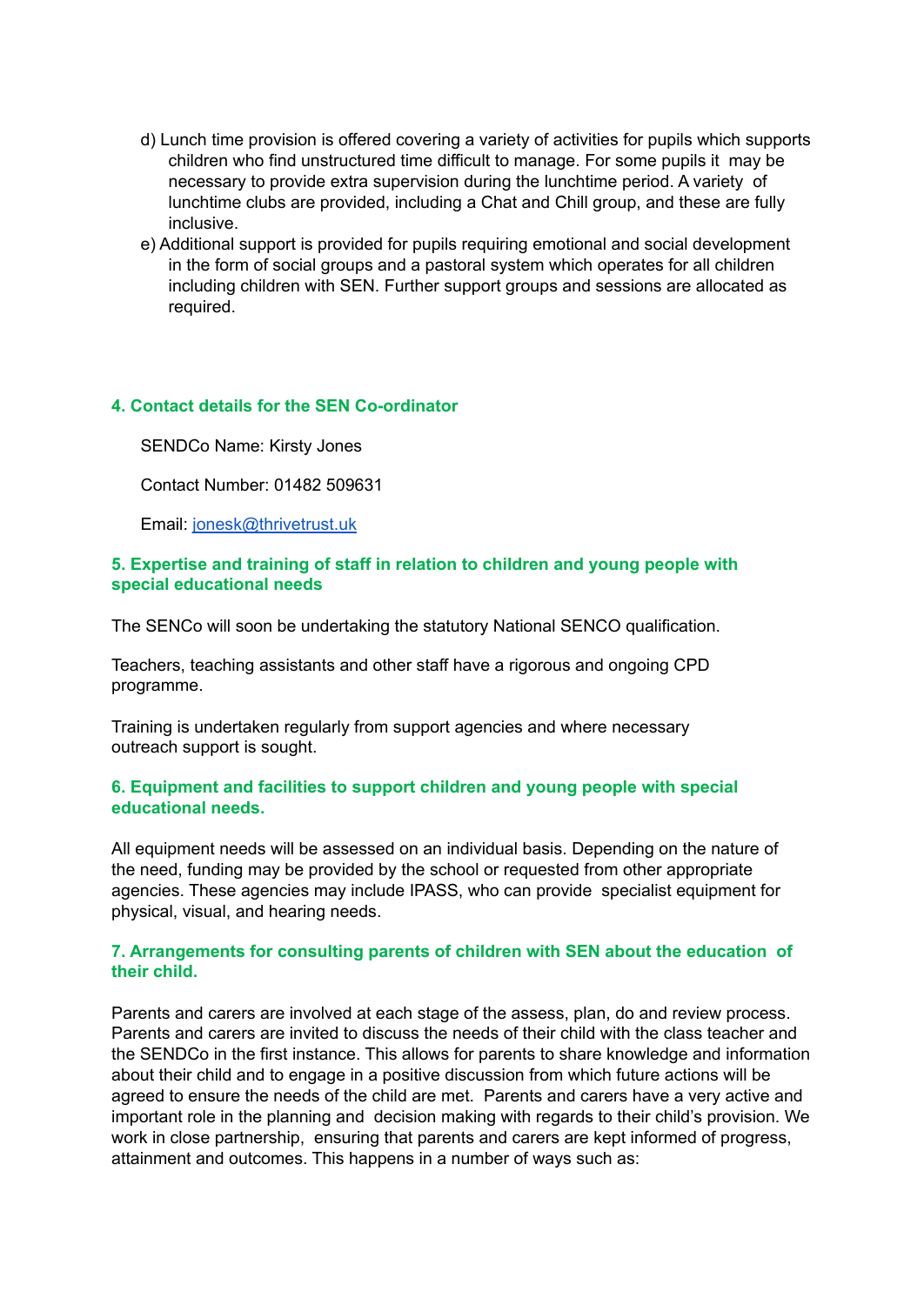- a. Informal meetings with the class teacher as required.
- b. Parents Evenings when advice and support in helping their child at home can be shared.
- c. Termly formal review their child's progress with class teacher and SENCo
- d. An end of year meeting with the class teacher to update their pupil passports will take place with the child and family, creating an overview of the child, including their needs and their hopes and dreams for the future. This passport will then be passed onto the child's new teacher. The 'child centred approach' allows professionals and parents/carers to contribute to reviewing the effectiveness of provision in place for the child and to creating new targets.

## **8. Arrangements for consulting young people with special educational needs about their education.**

- a. The child is involved as appropriate at every stage of the assess, plan, do review process.
	- i. At the initial stages we support a child centred approach by ensuring that the young person's aspirations, needs and wishes are considered, alongside the support they may need to achieve them.
	- ii. Where the child may be unable to communicate their wishes we take into account observations and knowledge of the child to ensure that we are supporting their wishes.
	- iii. We seek the views and ideas of parents and carers and others who know the children best.
	- iv. All documentation will be shared with the child and family to ensure that they understand all aspects of their support.
- b. The child can discuss the provision provided in a number of ways.
	- i. Regularly with the class teacher
	- ii. Attending formal review meetings

## **9. Any arrangements made by the governing body or the proprietor relating to the treatment of complaints from parents of pupils with special educational needs concerning provision made at the school.**

Complaints about SEN provision in school are dealt with initially by the SENDCo during arranged meetings. Where a satisfactory conclusion cannot be reached, the parent can then make an appointment to see the Head of School during which further information can be shared and procedures improved as appropriate. If a satisfactory conclusion still cannot be reached then the Governing body must become involved.

The school will comply fully with requests for information for tribunals or with assisting parents in formulating appeals etc.

## **10. How the governing body involves other bodies in meeting the needs of pupils with special educational needs.**

Where our school has concerns that a child may require additional or external support to meet their special educational needs, then a request can be made to the local authority service provider and / or other professional support service, or voluntary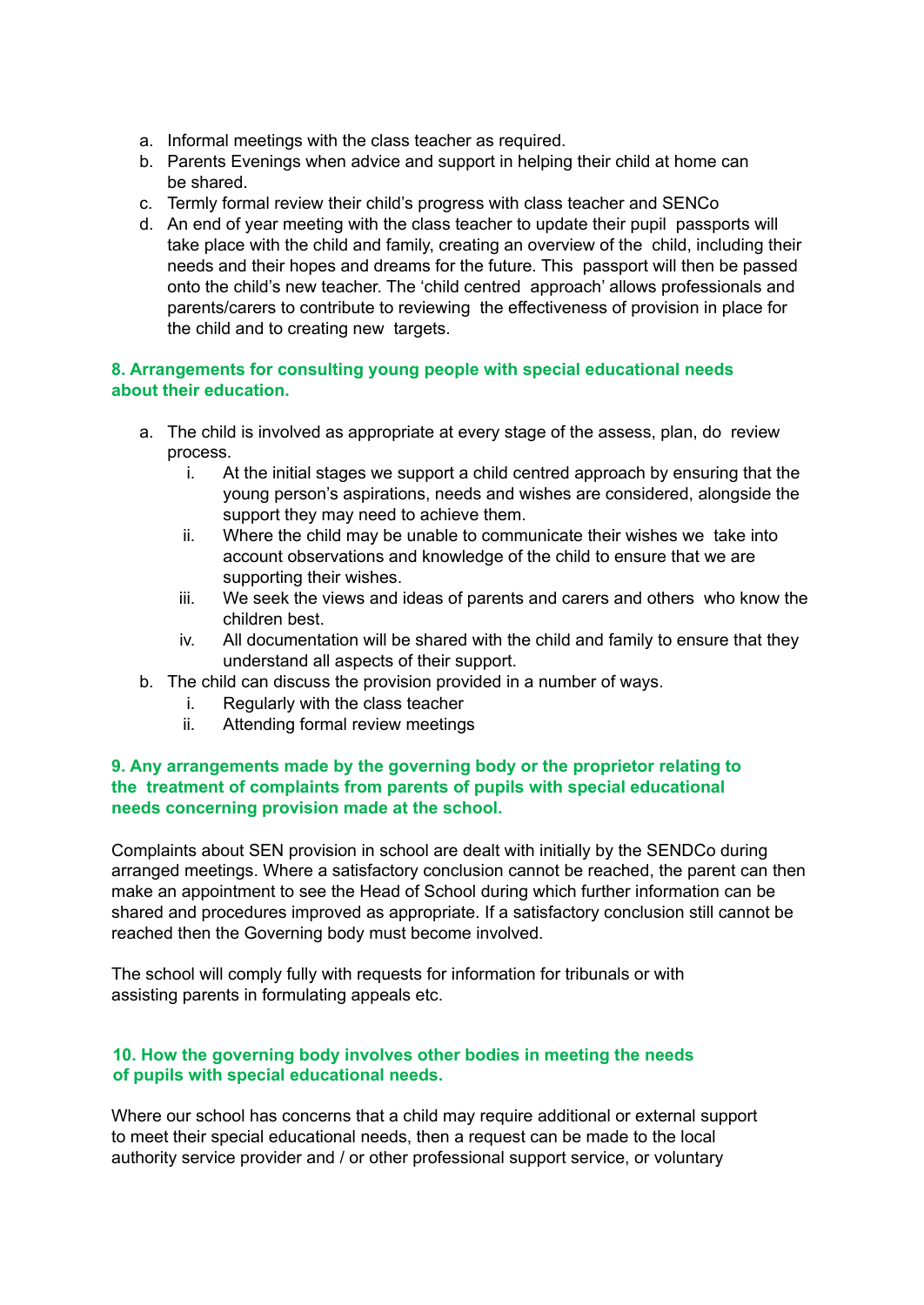organisation. These may include:

- Educational Psychologists
- Speech and Language Therapy
- ASD Team
- National Autism Society
- IPaSS Integrated Physical and Sensory Service (Visual/Hearing/Physical)
- Children's Centres
- CAHMS for Mental Health Needs
- Rowan Centre Home Education Support
- Echoes
- Kids Parent Partnership
- School Nursing Team
- Steps to Success (Whitehouse Unit)
- Cruze / Dove House Bereavement Support Team
- Sibling Support Services Barnardo's
- Northcott Outreach Service
- Ganton outreach
- Sensory Hub

Links to all of these can be found in the Hull Authority Local offer.

Advice may be sought from one or several service providers, when considering the initiation of a statutory assessment. Details of this may be found in the DFE SEN Code of Practice. A Statutory Assessment is only usually required or conducted for children with complex or severe learning needs. This may include needs in:

- Cognition and Learning
- Communication and Interaction
- Sensory and/or Physical.

Throughout this process the local authority has a duty to request the opinions of parents, the school and other involved professionals. Following a Statutory Assessment, the local authority will make a decision whether an Education Health and Care Plan is considered appropriate for the child.

#### **11. The contact details of support services for the parents of pupils with special educational needs, including those for arrangements made in accordance with clause 32.**

All contact details are detailed in the links provided in the Hull Authority Local Offer. www.connecttosupport.org/hull

## **12. Arrangements for supporting pupils with special educational needs in transferring between phases of education or in preparing for adulthood and independent living.**

All children with special educational needs will require support and planning when they transfer between Key stages..

For example:

Preschool -> Nursery -> Foundation -> KS1 -> KS2 -> KS3 -> KS4 -> KS5 -> Higher Education/College -> Independent Living.

Where a child has a Statement of Special Educational Need or an Education Health Care Plan, a preference for educational setting should be made during the Annual Review process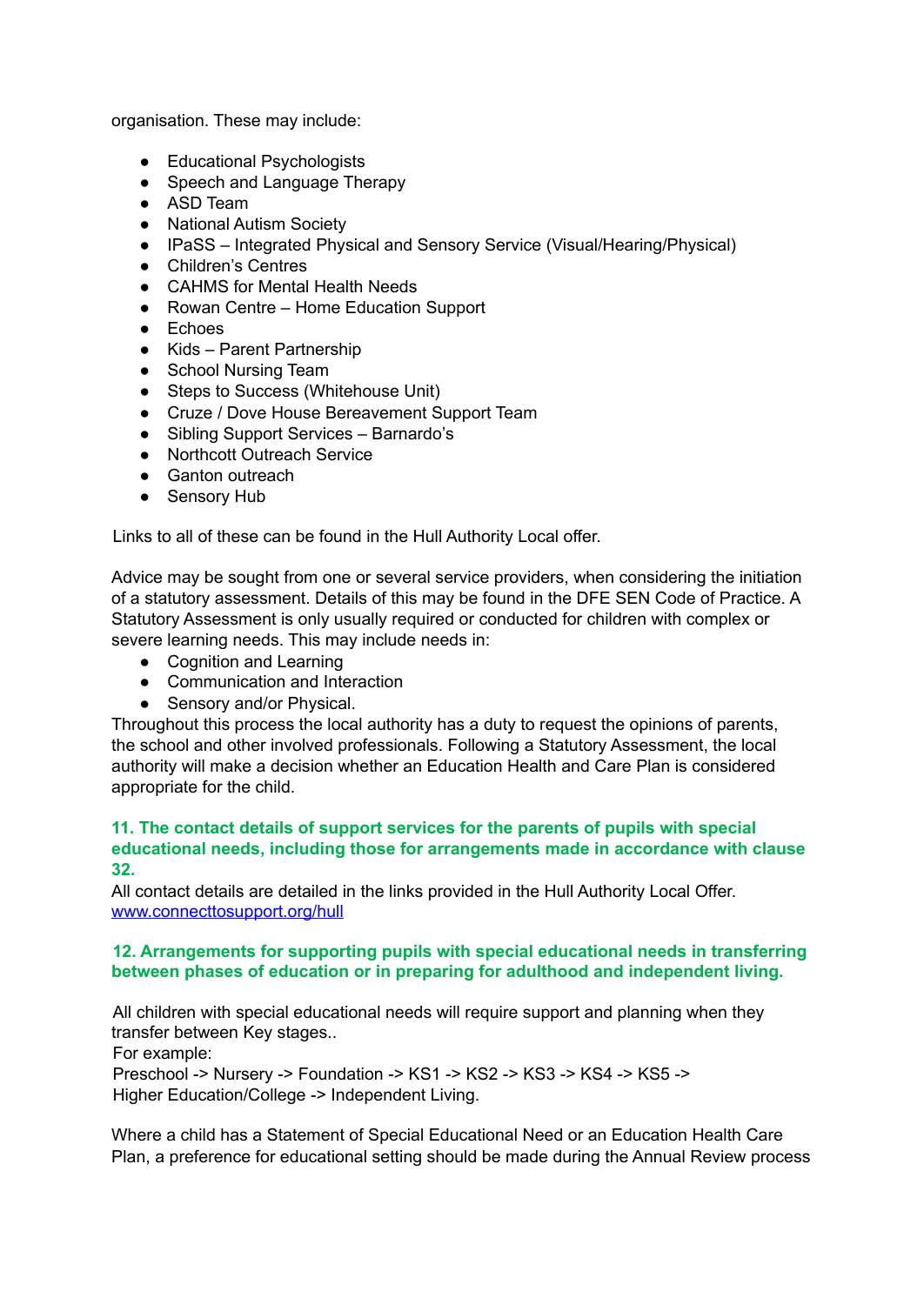the year prior to the transition. This enables the local authority to consult and request placements at the preferred school. A request for a special school placement should be made early in Year 5 or Year 9 to determine that suitable provision can be considered. It is useful at this stage for the parent to visit some appropriate schools or colleges at the next key stage to help an informed choice to be made. The SEN Team will administer the process following any request by the parent.

Transition packages need to be planned carefully for children with special educational needs and many education providers now offer additional visit time, weekend schools and / or transition meetings to support all new pupils. Other consideration could also be given to the use of social stories, transition activities/ programmes and /or communication passports. All of these can help to support children and prevent vulnerability during their transition. Early admittance policies are also being used by some secondary providers to help children to settle earlier into new routines.

All children with a Statement of Special Educational Need / Education Health Care Plan, must have their secondary transfer placement confirmed by 15th February in Year 6. Dependent upon the school's setting, they may wish to elaborate on the specific arrangements that they have in place to support pupils with SEN through the transitions they are involved with.

## **13. Information on where the local authority's offer is published.**

Please visit the local offer website <https://hull.mylocaloffer.org/s4s/WhereILive/Council?pageId=3018&lockLA=True>

## **Glossary**

**ADD**- Attention Deficit Disorder **ADHD**- Attention Deficit Hyperactivity Disorder **ASD**- Autism Spectrum Disorder **CPD**- Continued Professional Development **EHP**- Educational Health Plans **EYFS-** Early Years Foundation Stage **HI**- Hearing Impairment **IPASS**- Integrated Physical and Sensory Service **MSI**- Multi-Sensory Impairment **PD**- Physical Difficulties **PMLD**- profound and multiple learning difficulties **SEN**- Special Educational Needs **SENCo**- Special Educational Needs Coordinator **SENSS**- Special Educational Needs Support Service